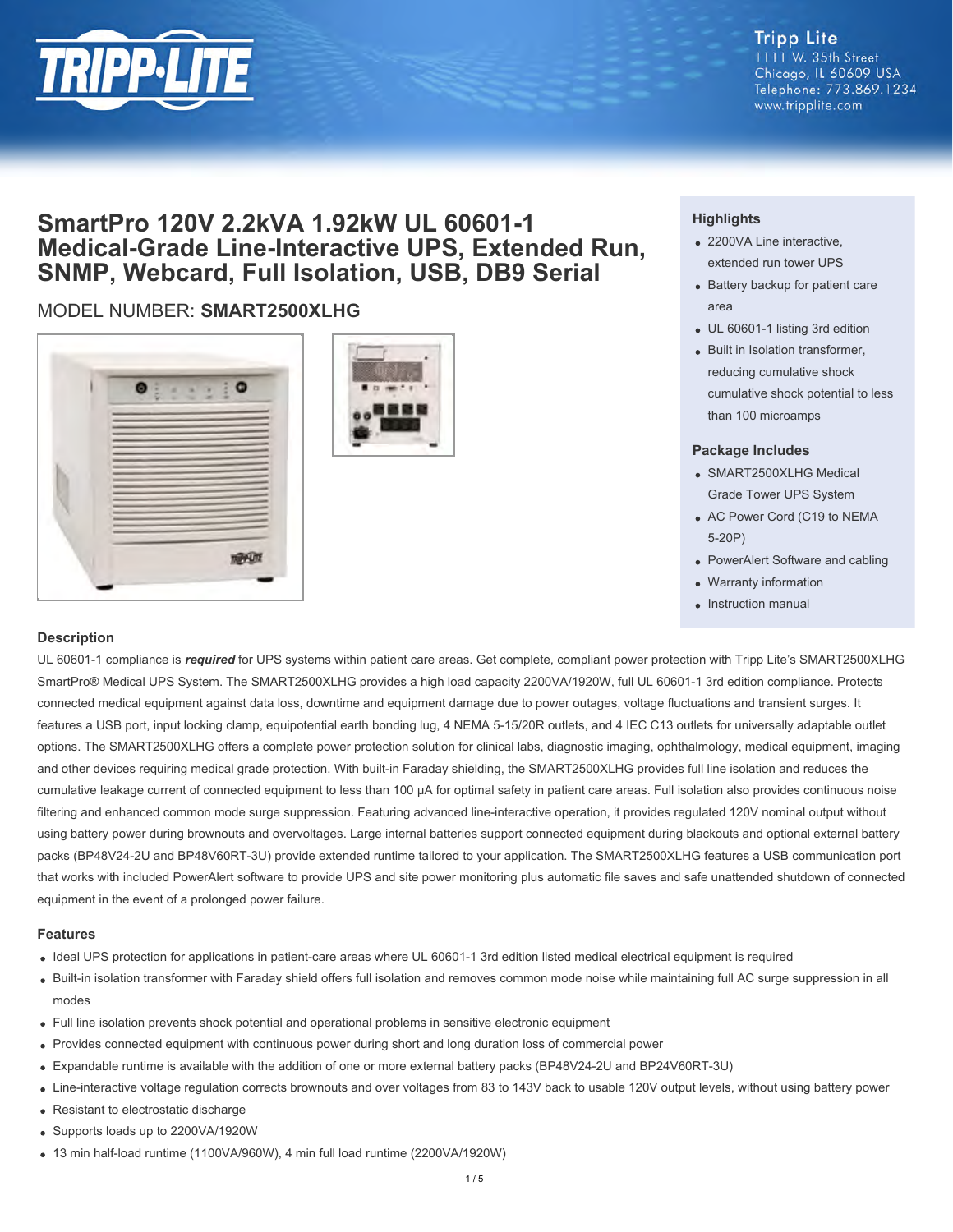

- Input: IEC320-C20 inlet with locking clamp/ Output: 4 NEMA 5-15/20R and 4 IEC C13
- Built-in USB, DB9 (RS-232) & optional SNMPWEBCARD accessory monitoring options
- PowerAlert unattended shutdown software and complete cabling included
- Complete surge protection (510 Joules), line isolation and EMI/RFI noise filtering
- 5 diagnostic LEDs indicate AC present, on battery, voltage correction, overload & battery low/replace
- Battery replacement door and back panel grounding lug
- Relay IO card allows users to communicate UPS status & events via 6 configurable contact closure outputs

# **Specifications**

| <b>OUTPUT</b>                               |                                   |  |
|---------------------------------------------|-----------------------------------|--|
| Output Volt Amp Capacity (VA)               | 2200                              |  |
| Output kVA Capacity (kVA)                   | 2.2                               |  |
| Output Watt Capacity (Watts)                | 1920                              |  |
| Power Factor                                | 0.87                              |  |
| Nominal Output Voltage(s)<br>Supported      | 115V; 120V                        |  |
| <b>Frequency Compatibility</b>              | 60 Hz                             |  |
| Output Voltage Regulation (Line<br>Mode)    | $-18\%, +8\%$                     |  |
| Output Voltage Regulation (Battery<br>Mode) | 115V $(+/- 5%)$                   |  |
| <b>Output Receptacles</b>                   | (4) 5-15/20R; (4) C13             |  |
| <b>Output Receptacle Details</b>            | Hospital grade output receptacles |  |
| Output AC Waveform (AC Mode)                | Pure Sine wave                    |  |
| Output AC Waveform (Battery Mode)           | Pure Sine wave                    |  |
| <b>INPUT</b>                                |                                   |  |
| Rated input current (Maximum Load)          | 16 AMP                            |  |
| Nominal Input Voltage(s) Supported          | <b>120V AC</b>                    |  |
| <b>UPS Input Connection Type</b>            | C <sub>20</sub> inlet             |  |
| Input Circuit Breakers                      | 2 x 20A                           |  |
| UPS Input Cord Length (ft.)                 | 6                                 |  |
| UPS Input Cord Length (m)                   | 1.8                               |  |
| <b>Recommended Electrical Service</b>       | 20A 120V                          |  |
| Input Phase                                 | Single-Phase                      |  |
|                                             |                                   |  |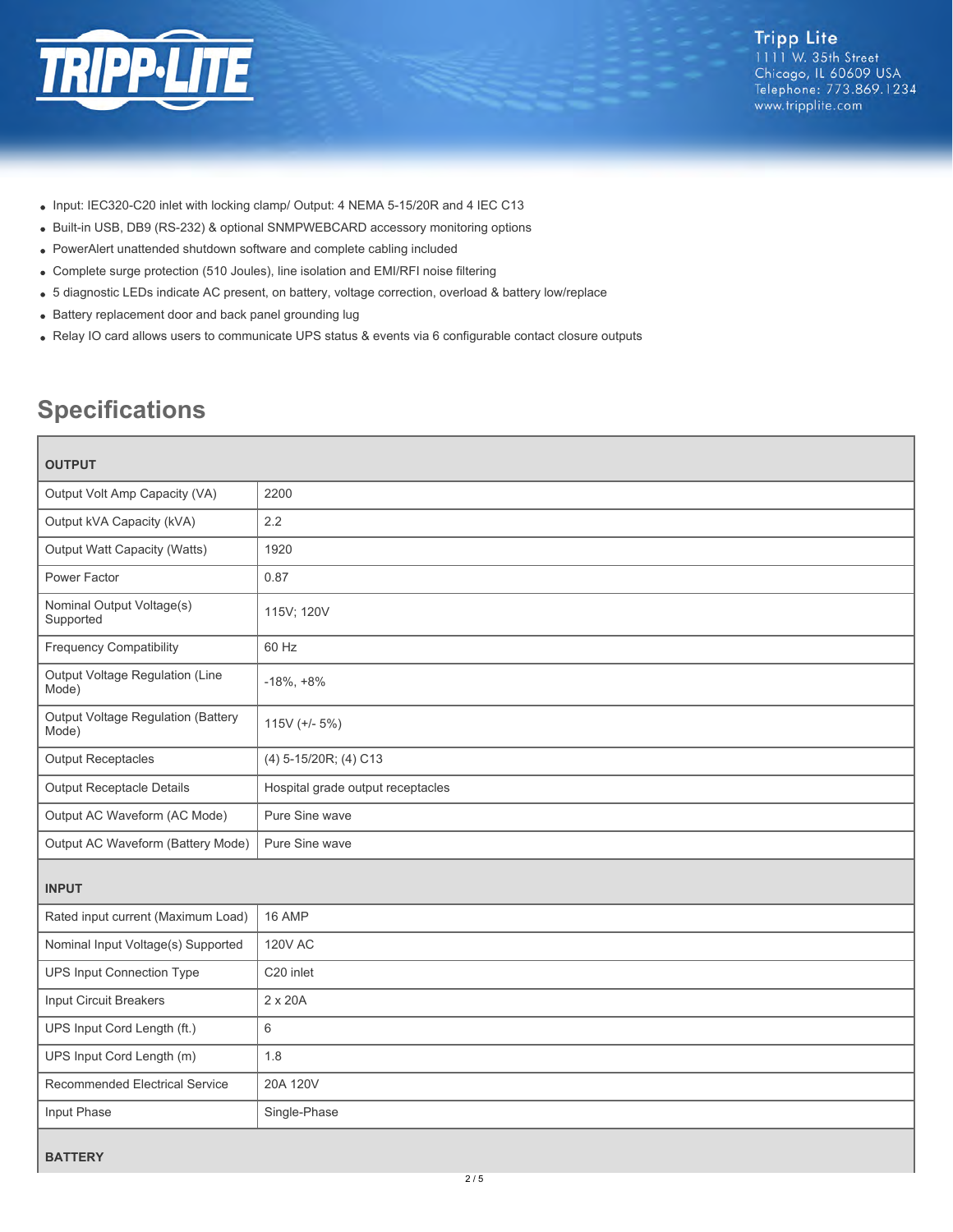

Tripp Lite<br>1111 W. 35th Street<br>Chicago, IL 60609 USA<br>Telephone: 773.869.1234<br>www.tripplite.com

| Extended runtime supported via optional external battery packs                                             |  |  |
|------------------------------------------------------------------------------------------------------------|--|--|
| BP48V24-2U (limit 1); BP48V60RT-3U (multi-pack compatible)                                                 |  |  |
|                                                                                                            |  |  |
| 4.5 hours MAX (10% to 90% capacity) Internal batteries only                                                |  |  |
| RBC48V-HGTWR                                                                                               |  |  |
| Battery access door                                                                                        |  |  |
| Hot-swappable, user replaceable batteries                                                                  |  |  |
| <b>VOLTAGE REGULATION</b>                                                                                  |  |  |
| Automatic voltage regulation (AVR) maintains line power operation with an input voltage range of 81 to 143 |  |  |
| Input voltages between 126 and 143 are reduced by 9%                                                       |  |  |
| Input voltages between 96 and 106 are boosted by 10%                                                       |  |  |
| Input voltages between 81 and 95 are boosted by 21%                                                        |  |  |
| <b>USER INTERFACE, ALERTS &amp; CONTROLS</b>                                                               |  |  |
| 2 Switches control off/on power status and alarm-cancel/self-test operation                                |  |  |
| Power-fail alarm can be silenced using alarm-cancel switch; once silenced, alarm will re-sound to indicate |  |  |
| Audible alarm indicates power-failure, overload and low-battery conditions                                 |  |  |
| 5 LEDs indicate line power, battery power, overload, voltage regulation and battery low/replace status     |  |  |
| <b>SURGE / NOISE SUPPRESSION</b>                                                                           |  |  |
|                                                                                                            |  |  |
|                                                                                                            |  |  |
|                                                                                                            |  |  |
|                                                                                                            |  |  |
|                                                                                                            |  |  |
|                                                                                                            |  |  |

| Leakage Current | Equal to 100 microamps |
|-----------------|------------------------|
| <b>PHYSICAL</b> |                        |

Installation Form Factors Supported | Tower<br>with Included Accessories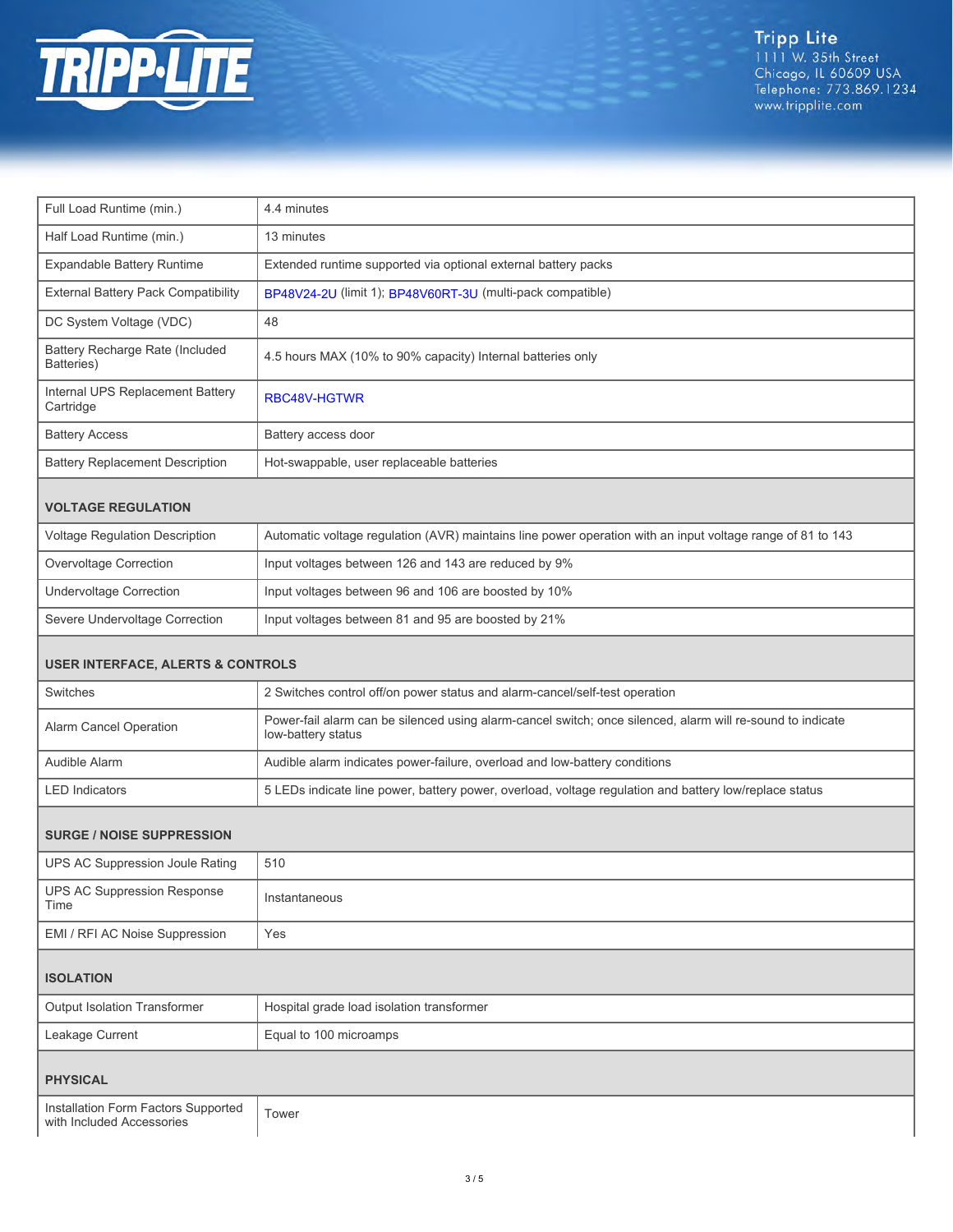

| Installation Form Factors Supported<br>with Optional Accessories | Wallmount (UPSWM - tower mounting kit)                                                |  |
|------------------------------------------------------------------|---------------------------------------------------------------------------------------|--|
| Primary Form Factor                                              | Tower                                                                                 |  |
| <b>UPS Power Module Dimensions</b><br>(hwd, in.)                 | 9.72 x 8.90 x 19.09                                                                   |  |
| <b>UPS Power Module Dimensions</b><br>(hwd, cm)                  | 24.7 x 22.6 x 48.5                                                                    |  |
| UPS Power Module Weight (lbs.)                                   | 73.3                                                                                  |  |
| UPS Power Module Weight (kg)                                     | 32.2                                                                                  |  |
| UPS Shipping Dimensions (hwd / in.)                              | 15.9 x 14.17 x 23.43                                                                  |  |
| UPS Shipping Dimensions (hwd /<br>cm)                            | 40.48 x 35.99 x 59.51                                                                 |  |
| Shipping Weight (lbs.)                                           | 51                                                                                    |  |
| Shipping Weight (kg)                                             | 23.2                                                                                  |  |
| <b>Cooling Method</b>                                            | Fan                                                                                   |  |
| <b>UPS Housing Material</b>                                      | <b>PVC</b>                                                                            |  |
| <b>ENVIRONMENTAL</b>                                             |                                                                                       |  |
| <b>Operating Temperature Range</b>                               | +32 to +104 degrees Fahrenheit / 0 to +40 degrees Celsius                             |  |
| Storage Temperature Range                                        | +5 to +122 degrees Fahrenheit / -15 to +50 degrees Celsius                            |  |
| <b>Relative Humidity</b>                                         | 0 to 95%, non-condensing                                                              |  |
| AC Mode BTU / Hr. (Full Load)                                    | 162.8                                                                                 |  |
| Battery Mode BTU / Hr. (Full Load)                               | 315.2                                                                                 |  |
| AC Mode Efficiency Rating (100%<br>Load)                         | 94%                                                                                   |  |
|                                                                  |                                                                                       |  |
| <b>COMMUNICATIONS</b><br>Communications Interface                | USB (HID enabled); DB9 Serial; EPO (emergency power off); Slot for SNMP/Web interface |  |
| Network Monitoring Port Description                              | Supports detailed monitoring of UPS and site power conditions                         |  |
| PowerAlert Software                                              | Included                                                                              |  |
| <b>Communications Cable</b>                                      | USB and DB9 serial cabling included                                                   |  |
|                                                                  |                                                                                       |  |
| <b>LINE / BATTERY TRANSFER</b>                                   |                                                                                       |  |
| <b>Transfer Time</b>                                             | 2-4 milliseconds                                                                      |  |
| Low Voltage Transfer to Battery<br>Power (Setpoint)              | 81                                                                                    |  |
| High Voltage Transfer to Battery<br>Power (Setpoint)             | 143                                                                                   |  |
|                                                                  |                                                                                       |  |